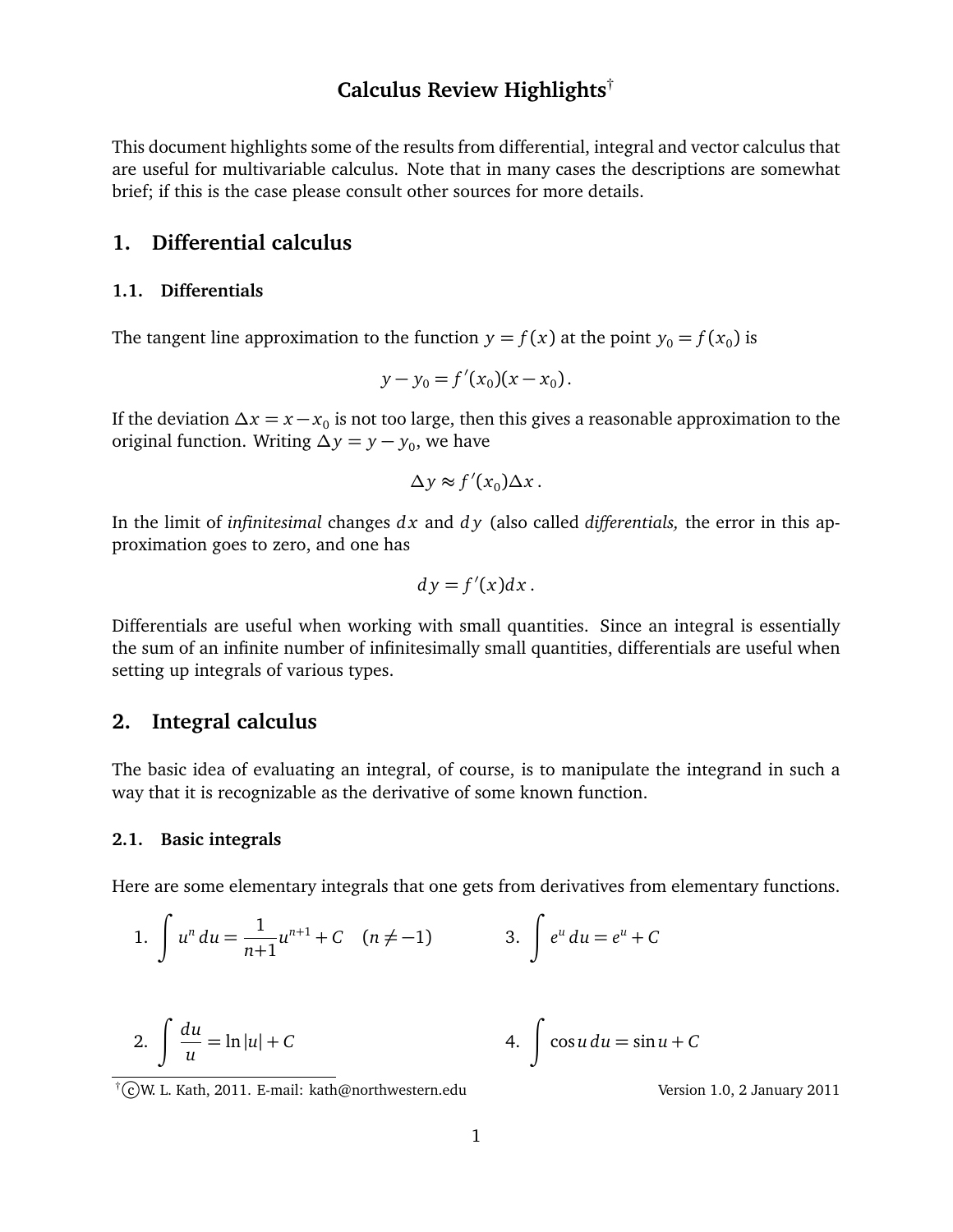5. 
$$
\int \sin u \, du = -\cos u + C
$$
  
\n6. 
$$
\int \sec^2 u \, du = \tan u + C
$$
  
\n7. 
$$
\int \csc^2 u \, du = -\cot u + C
$$
  
\n8. 
$$
\int \sec u \tan u \, du = \sec u + C
$$
  
\n10. 
$$
\int \frac{du}{\sqrt{1 - u^2}} = \sin^{-1} u + C
$$
  
\n11. 
$$
\int \frac{du}{1 + u^2} = \tan^{-1} u + C
$$

The last two integrals come from working out the derivatives of inverse trig functions; such derivatives are easily found by using *implicit differentiation.*

### **2.2. Simple substitutions**

If one has an integral

$$
\int f(x) dx
$$

And one can write  $f(x)$  in the form  $f(x) = G'(h(x))h'(x)$ , then using the chain rule in reverse allows evaluation of this integral:

$$
\int f(x) dx = \int G'(h(x))h'(x) dx = \int \frac{d}{dx} [G'(h(x))] dx = G(h(x)) + C.
$$

Actually, it's a bit too much to be able to see all at once how to break up  $f(x)$  in this way; usually, one is lucky to see that  $f(x) = g(h(x))h'(x)$  without knowing what function  $g(x)$  is the derivative of.

In this case, we can eliminate  $h(x)$  from the above by using the *substitution*  $u = h(x)$ . Then we have  $du = h'(x) dx$  and

$$
\int f(x) dx = \int g(h(x))h'(x) dx = \int g(u) du.
$$

At this point we can deal with the function  $g(u)$ ; if we know that  $g(u) = G'(u)$  the remaining integral can be done.

In addition, we don't have to break up the integrand into a product in order to make a change of variable: if we let  $u = u(x)$ , then  $du = u'(x) dx$  and  $dx = du/u'(x)$ . Then

$$
\int f(x) dx = \int \frac{f(x)}{u'(x)} du.
$$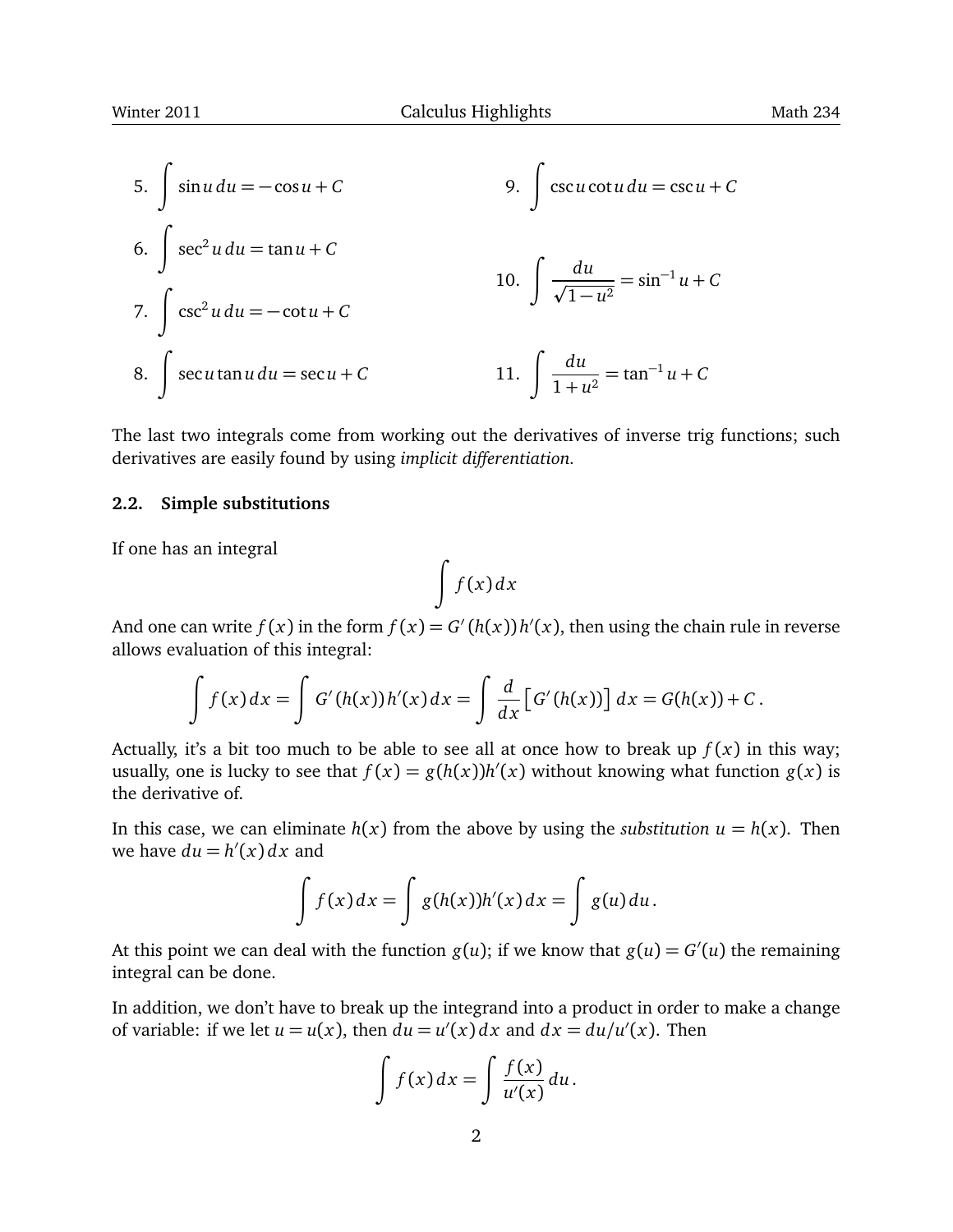Since  $u = u(x)$  we also have implicitly  $x = x(u)$ , which converts, in principle, the last integral above into one only involving *u*. In practice, algebraic simplification may be used to simplify the result.

**Example:** Consider

$$
\int \sec x \, dx = \int \frac{1}{\cos x} \, dx \, .
$$

A bit of trial and error shows that the substitution  $u = \sin x$  isn't one that we gets rejected right away. Since  $du = \cos x \, dx$ , we have

$$
\int \frac{1}{\cos x} dx = \int \frac{1}{\cos^2 x} du.
$$

Finally, since  $\cos^2 x = 1 - \sin^2 x = 1 - u^2$ , the above becomes

$$
\int \sec x \, dx = \int \frac{1}{1 - u^2} \, du \, .
$$

The last integral can be done with partial fractions (more about this later).

#### **2.3. Algebraic methods**

In the above algebraic simplification (really, trigonometric simplification) was used to do the final step of the substitution. Since such types of algebraic simplification are many and varied, it is hard to delineate them all. One that comes up repeatedly, however, is *completing the square.*

Generally speaking, there are often multiple ways to integrate the same function. When there are, the answers must, of course, be equivalent. Such answers may not appear to be at first glance, however, and it may require additional algebra to show that two results obtained by different methods are really the same.

#### **2.4. Integration by parts**

This is based on the differential form of the product rule,  $d(uv) = u dv + v du$ . In its integral form, this is

$$
uv = \int u \, dv + \int v \, du
$$

or, equivalently

$$
\int u\,dv = uv - \int v\,du.
$$

This allows us to break one integral up into pieces and turn it into another which hopefully is easier.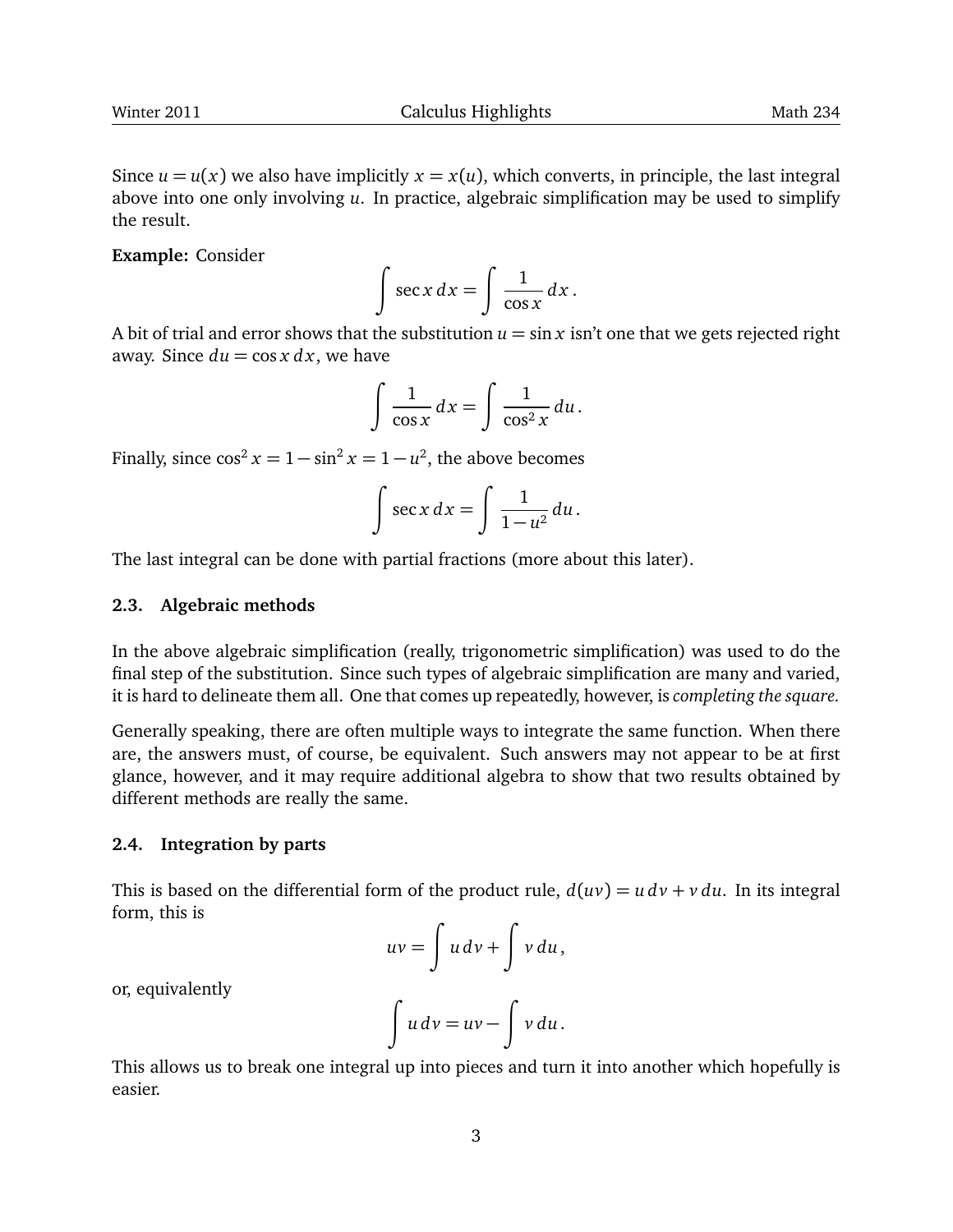Note it is possible that after doing this one ends up with the same integral again. In this case, one can solve for the result algebraically. p

**Example:** Consider  $I = \int \sqrt{1-z^2} dz$ . Letting  $u =$  $\overline{1-z^2}$  and  $dv = dz$  we get  $du =$  $-z \frac{dz}{sqrtt1} - z^2$  and  $v = \overline{z}$ . Then

$$
I = \int \sqrt{1 - z^2} \, dz = z \sqrt{1 - z^2} + \int \frac{z^2}{\sqrt{1 - z^2}} \, dz \, .
$$

The last term we simplify with algebra:

$$
\int \frac{z^2}{\sqrt{1-z^2}} dz = \int \frac{z^2-1+1}{\sqrt{1-z^2}} dz = -\int \sqrt{1-z^2} dz + \int \frac{dz}{\sqrt{1-z^2}} = -I + \sin^{-1} z + C.
$$

Therefore, we have

$$
I = z\sqrt{1 - z^2} - I + \sin^{-1} z + C \implies 2I = z\sqrt{1 - z^2} + \sin^{-1} z + C
$$

and finally

$$
\int \sqrt{1-z^2} \, dz = \frac{1}{2} z \sqrt{1-z^2} + \frac{1}{2} \sin^{-1} z + \frac{C}{2}.
$$

Since the constant *C* is arbitrary, the factor of 2 can be omitted if desired.

## **2.5. Integrals with powers and products of trig functions**

Consider integrals of the form

$$
\int \sin^m x \cos^n x \, dx
$$

where *m* and *n* are integers.

If *m* is odd, one can pull off one of the sines, leaving an even number. This even number of sines we convert to cosines using the identity  $\sin^2 x = 1 - \cos^2 x$  (note this is just  $\sin^2 x + \cos^2 x = 1$ solved for  $sin^2 x$ ). Then by making the substitution  $u = \cos x$  the result will just involve integral powers of *u*.

Similarly, if *n* is odd, one pulls off one of the cosines, converts the rest to sines, and uses the substitution  $u = \sin x$ .

If both *m* and *n* are even, then one can make use of the trigonometric identities

$$
\cos^2 x = \frac{1}{2} (1 + \cos 2x),
$$
  

$$
\sin^2 x = \frac{1}{2} (1 - \cos 2x),
$$
  

$$
\sin x \cos x = \frac{1}{2} \sin 2x
$$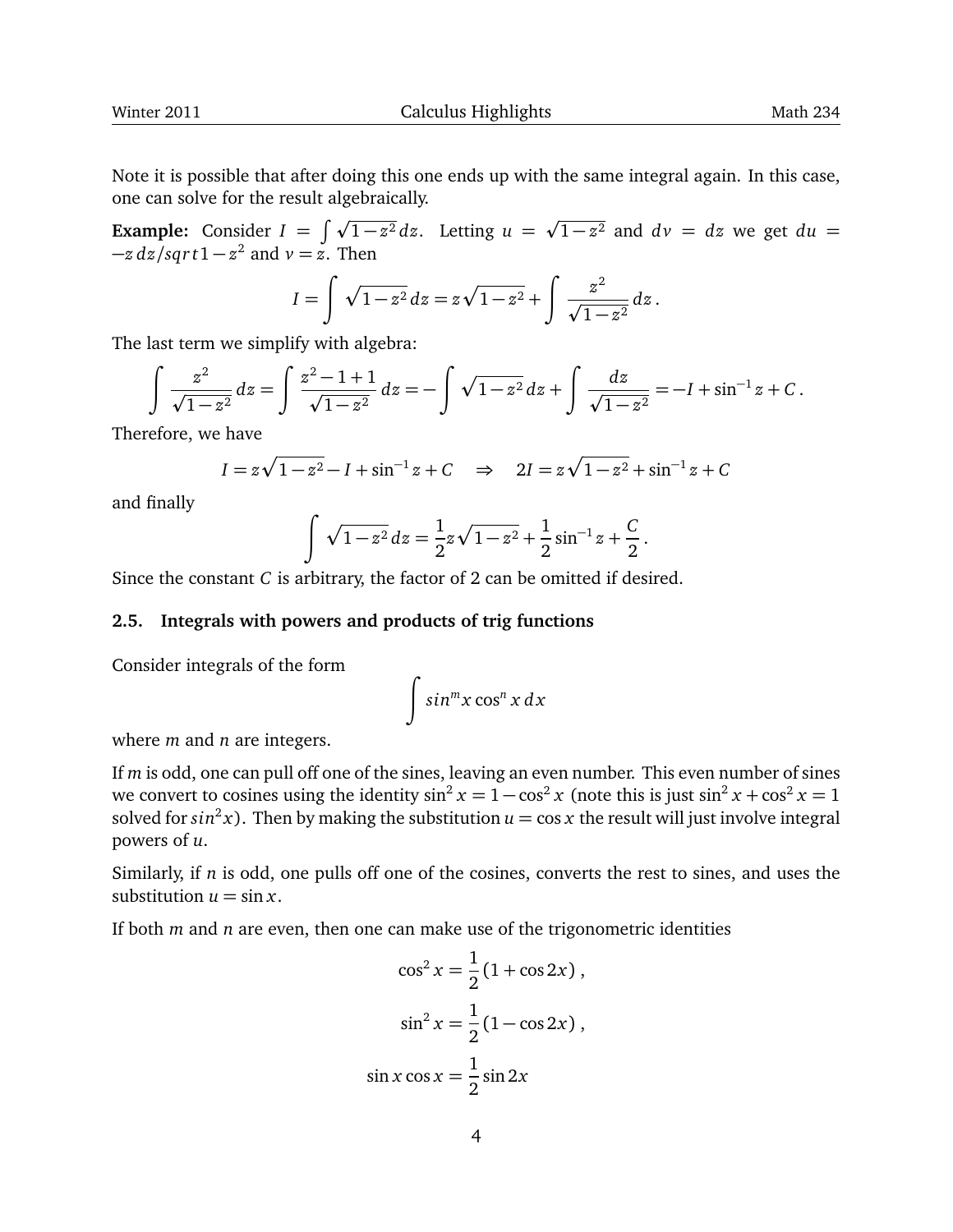to reduce the powers of the trig functions until one of the previous methods can deal with it.

Note also that by using integration by parts one can derive a *reduction formula* for integrals of even powers of sines and cosines, e.g.,

$$
\int \sin^n x \, dx = -\frac{1}{n} \sin^{n-1} x \cos x + \frac{n-1}{n} \int \sin^{n-2} x \, dx \, .
$$

The above can be repeated for integrals of the form

$$
\int \sec^n x \tan^m x \, dx \quad \text{and} \quad \int \csc^n x \cot^m x \, dx \, .
$$

For the first integral, the trig identity we will use is  $\tan^2 x + 1 = \sec^2 x$ . (This follows from  $\sin^2 x + \cos^2 x = 1$  after dividing both sides of the equation by  $\cos^2 x$ .) In addition, the substitution to be used is either

$$
u = \tan x \quad \Rightarrow \quad du = \sec^2 x \, dx
$$

or

$$
u = \sec^2 x \quad \Rightarrow \quad du = \sec x \tan x \, dx \, .
$$

Note that to use the first substitution we need two secants, and to use the second we need one secant and one tangent. Thus, if *m* is even, we pull off two secants, convert the rest to tangents, and use the first substitution,  $u = \tan x$ . If *n* is odd, we pull off one tangent and one secant, convert the rest of the tangents to secants, and use the second substitution  $u = \sec x$ . Note that for this to work at least one secant is needed; if there are none, other methods must be used. For example, with a little bit of trigonometric algebra, one can derive the reduction formulae

$$
\int \tan^m x \, dx = \frac{1}{m-1} \tan^{m-1} x - \int \tan^{m-2} x \, dx,
$$

$$
\int \sec^n x \, dx = \frac{1}{n-1} \sec^{n-2} x \tan x + \frac{n-2}{n-1} \int \sec^{n-2} x \, dx.
$$

Finally, if *m* is even and secants are present, one can convert all of the tangents to secants, giving a series of integrals all involving powers of secants, and the above reduction formula can be used.

Note that if the powers are large the resulting algebra can be fairly extensive.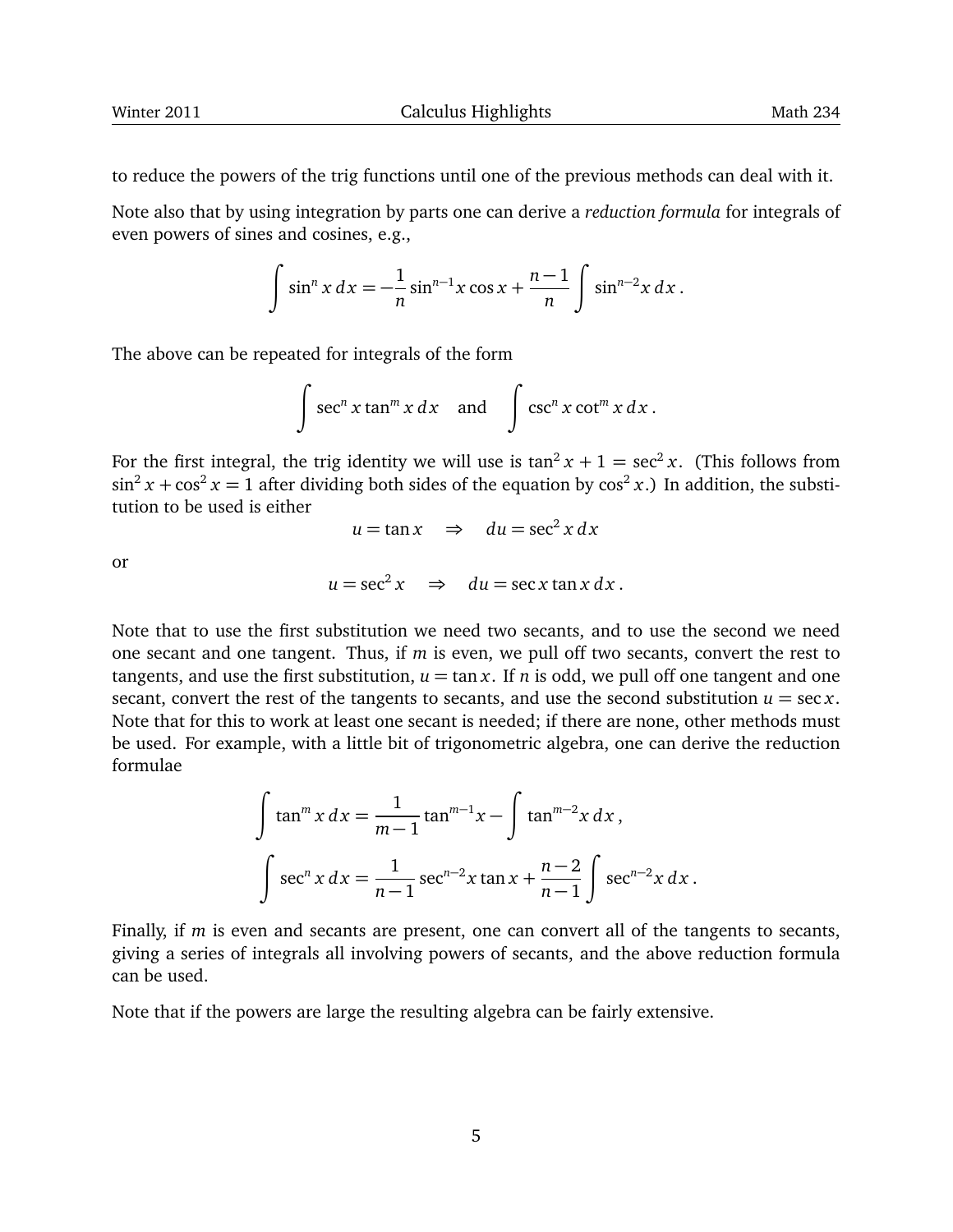The other type of integral that can come up involves products of trig functions with different arguments, e.g.  $\int \sin 3x \cos x \, dx$ . In such cases, use of one or more of the identities

$$
\sin a \cos b = \frac{1}{2} [\sin (a - b) + \sin (a + b)],
$$
  
\n
$$
\sin a \sin b = \frac{1}{2} [\cos (a - b) - \cos (a + b)],
$$
  
\n
$$
\cos a \cos b = \frac{1}{2} [\cos (a - b) + \cos (a + b)],
$$

will simplify the integrand. It's hard to remember these formulae, but they can be derived from the more standard ones

$$
\cos(a+b) = \cos a \cos b - \sin a \sin b,
$$
  

$$
\sin(a+b) = \sin a \cos b + \cos a \sin b.
$$

## **2.6. Trigonometric substitutions**

Integrals involving the expressions  $(a^2 - x^2)^{1/2}$ ,  $(a^2 + x^2)^{1/2}$  and  $(x^2 - a^2)^{1/2}$  may be converted into a form looking like one of the integrals above by using an appropriate *trig substitution*. In each case, the appropriate substitution can be gleaned by considering the identity  $\sin^2\theta$  +  $\cos^2 \theta = 1$ , or one of the two alternate identities which can be derived from this by dividing by either  $\cos^2 \theta$  or  $\sin^2 \theta$ , i.e.,  $\tan^2 \theta + 1 = \sec^2 \theta$  and  $1 + \cot^2 \theta = \csc^2 \theta$ . In each case, the goal is to make the expression inside the square root match up with an appropriate trig identity, with *x* one of the trig functions, so that the expression inside the square root is a perfect square.

For example, if one has  $(a^2 - x^2)^{1/2}$ , one can rewrite  $\sin^2 \theta + \cos^2 \theta = 1$  as  $1 - \sin^2 \theta = \cos^2 \theta$ . In addition, if one multiples by  $a^2$ , one has  $a^2 - a^2 \sin^2 \theta = a^2 \cos^2 \theta$ . In this case, one identifies *x* with *a* sin  $\theta$ , so the substitution is  $x = a \sin \theta$ . Thus,  $(a^2 - x^2)^{1/2}$  becomes  $(a^2 \cos^2 \theta)^{1/2}$  = *a*| cos*θ*| and the square root disappears. Note in the result one must be careful of the range of *θ* and the *sign* of the cosine. Also, note that at the beginning one could have written instead  $1 - \cos^2 \theta = \sin^2 \theta$ , which would have led to the alternative substitution  $x = a \cos \theta$ . The final answer, written in terms of the original variable *x*, of course, must be the same no matter what choice is taken.

In summary,

1. With 
$$
x = a \sin \theta
$$
, one gets  $(a^2 - x^2)^{1/2} = a \cos \theta$ , [or with  $x = a \cos \theta$ ,  $(a^2 - x^2)^{1/2} = a \sin \theta$ ].

- 2. With  $x = a \tan \theta$ , one gets  $(a^2 + x^2)^{1/2} = a \sec \theta$ .
- 3. With  $x = a \sec \theta$ , one gets  $(x^2 a^2)^{1/2} = a \tan \theta$ .

For the latter two,  $x = a \cot \theta$  and  $x = a \csc \theta$  could also be used.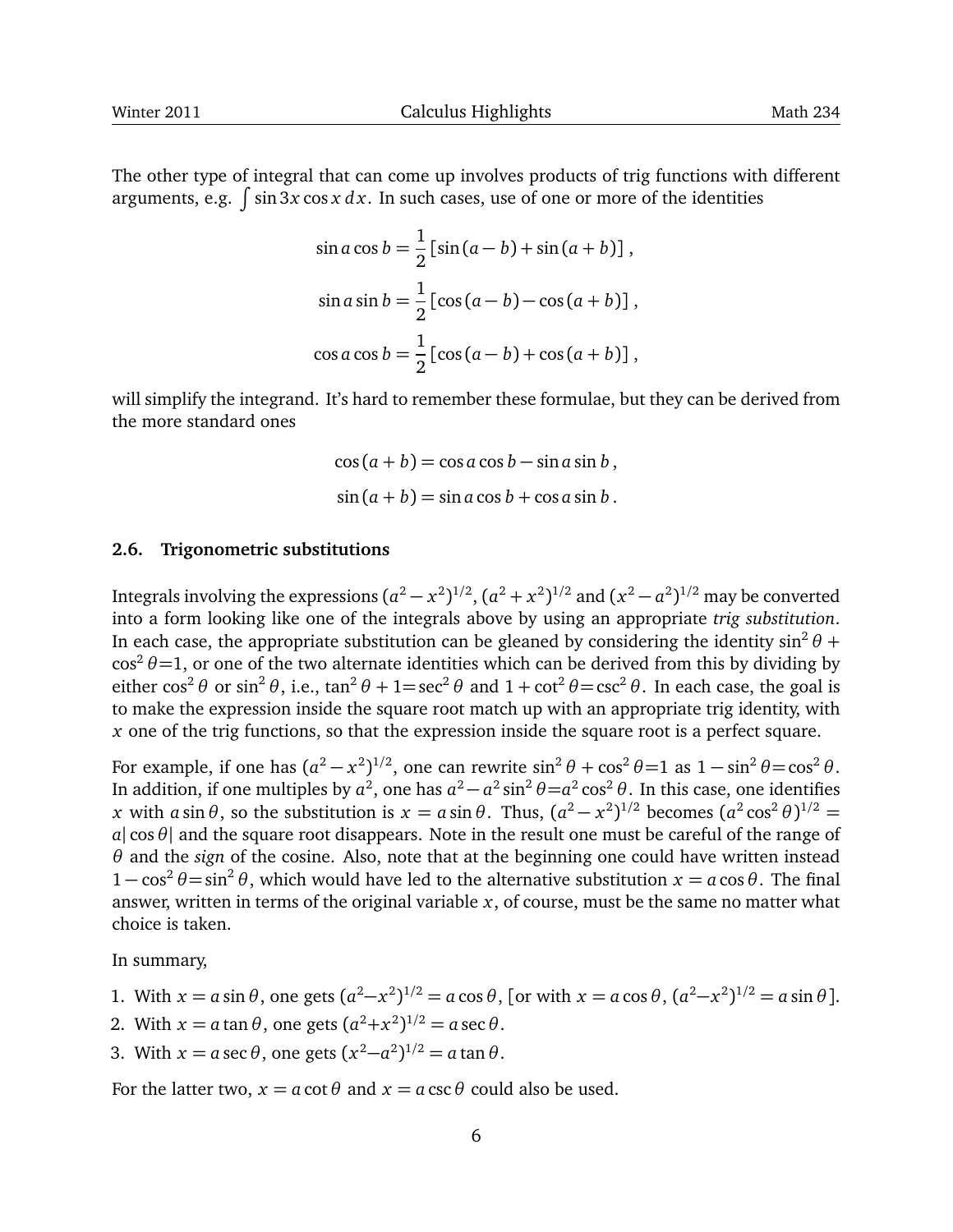There are additional, more advanced ways for doing such integrals using *hyperbolic trig functions.* The basic definitions are

$$
\sinh x = \frac{e^x - e^{-x}}{2} \quad \text{and} \quad \cosh x = \frac{e^x + e^{-x}}{2}.
$$

These are called the hyperbolic sine and cosine. Note that

$$
\frac{d}{dx}\sinh x = \cosh x \quad \text{and} \quad \frac{d}{dx}\cosh x = \sinh x.
$$

In addition, there is a hyperbolic tangent, secant, etc.,

$$
\tanh x = \frac{\sinh x}{\cosh x} \quad \text{and} \quad \text{sech } x = \frac{1}{\cosh x} \quad \text{etc.}
$$

Furthermore, one can easily verify the identities  $\cosh^2 x - \sinh^2 x = 1$  and  $1 - \tanh^2 x = \mathrm{sech}^2 x$ . Thus, we also have:

- 1. With  $x = a \tanh \theta$ , one gets  $(a^2 x^2)^{1/2} = a \sech \theta$ .
- 2. With  $x = a \sinh \theta$ , one gets  $(a^2 + x^2)^{1/2} = a \cosh \theta$ .
- 3. With  $x = a \cosh \theta$ , one gets  $(x^2 a^2)^{1/2} = a \sinh \theta$ .

Sometimes the hyperbolic trig substitutions produce integrals that are easier to deal with than the regular trig functions. The price, of course, is that one has to use these less familiar functions.

## **2.7. Partial fractions**

This is an algebraic method for simplifying proper rational fractions (i.e., the numerator and denominator are polynomials, with the degree of the numerator less than that of the denominator) to a point where it can be integrated. The main idea is to reverse the process of putting terms over a common denominator. This is one of the few cases where specific steps to follow can be given. The difficult cases don't come up all that often, but they are included here for completeness.

Step 1: If the rational function is not proper, make it so by dividing the bottom into the top.

- Step 2: Separate the denominator into its linear and quadratic factors (i.e., factor the denominator). [Note: linear factors are relatively straightforward, but in general one needs to p p be able to factor over quadratics, e.g.,  $x^4 + 1 = (x^2 + \sqrt{2}x + 1)(x^2 - \sqrt{2}x + 1)$ .]
- Step 3: Reverse the process of putting things over a common denominator and separate the rational function into a sum of terms known as its *partial fraction expansion*.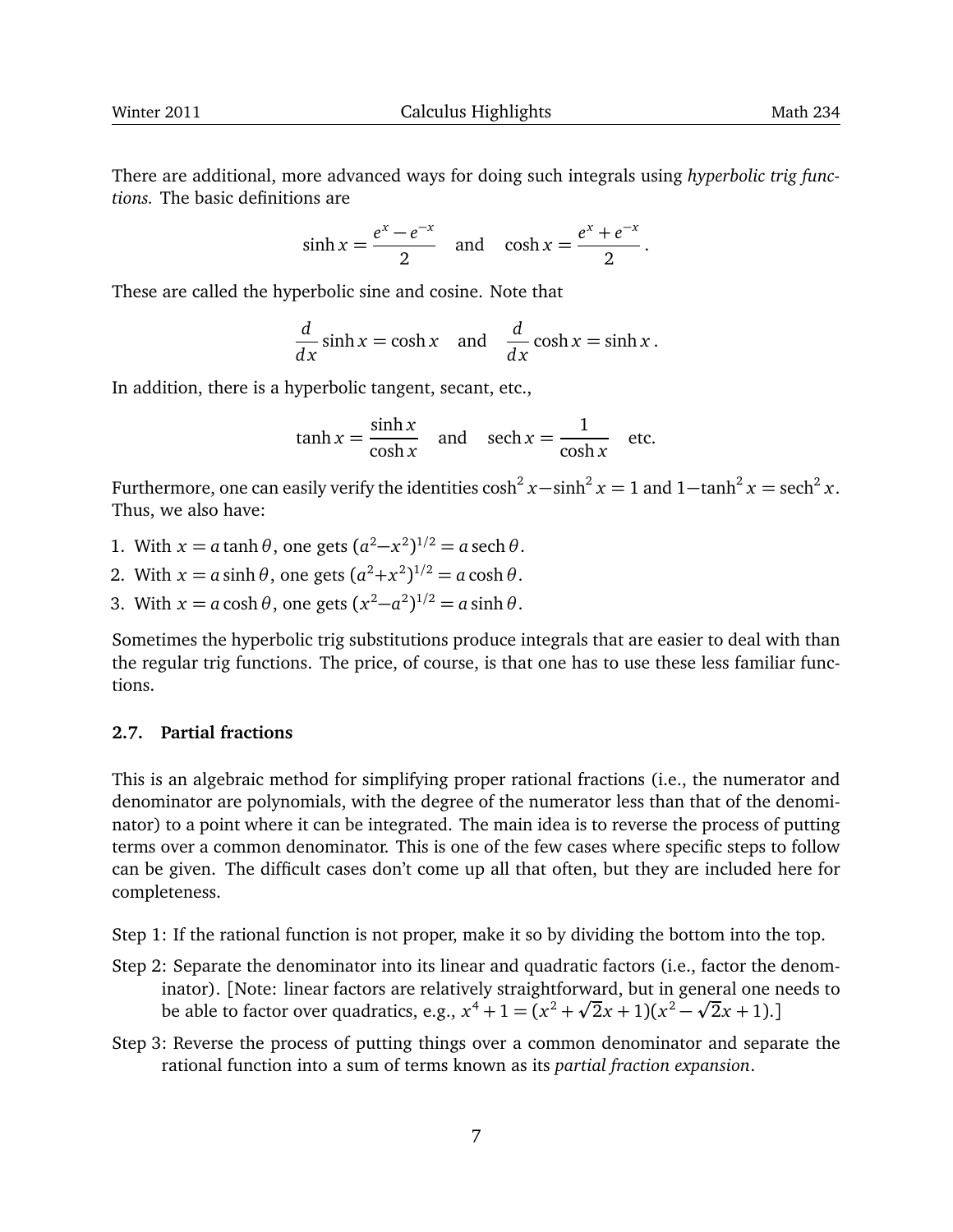.

Every linear factor  $(x - \alpha_i)$  generates a term in the sum

$$
\frac{A_i}{x - \alpha_i}
$$
, where  $A_i$  is a constant.

Every quadratic factor  $(x^2 + \beta_j x + \gamma_j)$  generates a term in the sum

$$
\frac{B_j x + C_j}{x^2 + \beta_j x + \gamma_j}, \quad \text{where } B_j \text{ and } C_j \text{ are constants.}
$$

A repeated linear factor  $(x - \alpha)^k$  generates in the sum the terms

$$
\frac{A_1}{(x-\alpha)}+\frac{A_2}{(x-\alpha)^2}+\ldots+\frac{A_k}{(x-\alpha)^k}.
$$

A repeated quadratic factor  $(x^2 + \beta x + \gamma)^n$  generates in the sum the terms

$$
\frac{B_1x + C_1}{(x^2 + \beta x + \gamma)} + \frac{B_2x + C_2}{(x^2 + \beta x + \gamma)^2} + \ldots + \frac{B_nx + C_n}{(x^2 + \beta x + \gamma)^n}
$$

One writes down all of the terms, puts things over a common denominator, determines the system of equations for the unknown coefficients *A*, *B* and *C*, and solves for them. If the factors are linear this process can be sped up by multiplying by the common denominator and evaluating successively at each of the roots.

## Step 4: Integrate the various terms that have been produced. The terms

$$
\int \frac{A dx}{x - \alpha} \quad \text{and} \quad \int \frac{A dx}{(x - \alpha)^m}
$$

are easy, of course. Terms like

$$
\int \frac{Bx + C}{x^2 + \beta x + \gamma} dx
$$

can be done by splitting the integrand into two terms, the first of which has the numerator the derivative of the denominator and the second of which is the remainder. The first term is integrated with a simple substitution and the second is done by completing the square in the denominator. Finally, terms like

$$
\int \frac{Bx + C}{(x^2 + \beta x + \gamma)^k} dx
$$

can be done by splitting the integrand into two terms as before but this time using a reduction formula on the second term after completing the square, e.g.,

$$
\int \frac{du}{(u^2+a^2)^k} = \frac{u}{2a^2(k-1)(u^2+a^2)^{k-1}} + \frac{2k-3}{2a^2(k-1)} \int \frac{du}{(u^2+a^2)^{k-1}}.
$$